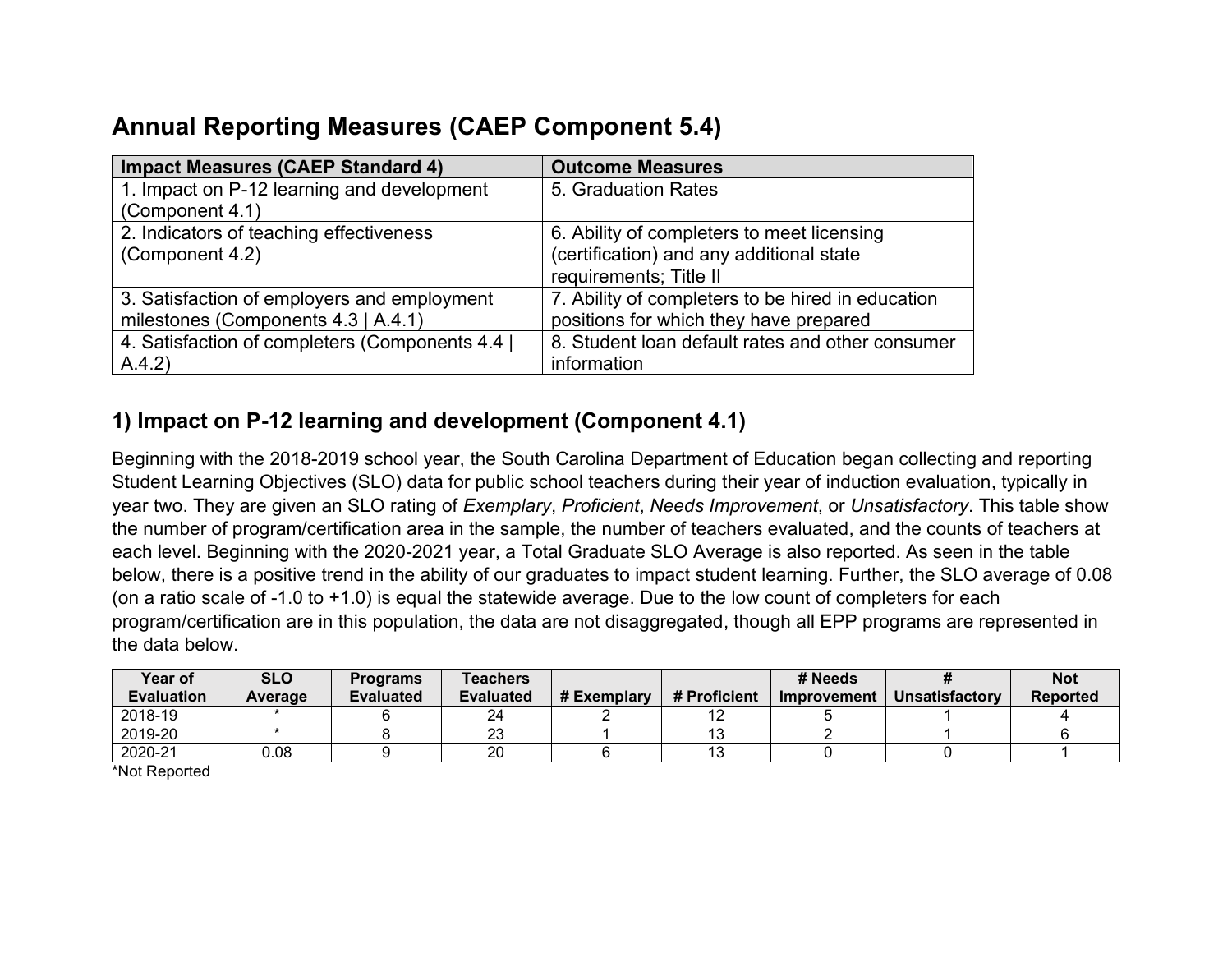## **2) Indicators of teaching effectiveness (Component 4.2)**

Our graduates who are employed in SC public schools undergo ADEPT evaluation in their second year of teaching.

| <b>Initial Licensure Programs</b> | 2015-2016   | 2016-2017  | 2017-2018  | 2018-2019* | 2019-2020*       | 2020-2021  |
|-----------------------------------|-------------|------------|------------|------------|------------------|------------|
| <b>Graduates Evaluated</b>        |             | 23         |            |            | nn               | 20         |
| Graduates Passing                 | $8(88.9\%)$ | 21 (91.3%) | 15 (88.2%) | 20 (83.3%) | 7%.<br>22 (95.7) | 18 (90%)** |

\*Assessment switched from SAFE-T to the SCTS 4.0 rubric.

\*\*Two graduates received a rating of *Incomplete*.

### **3) Satisfaction of employers and employment milestones (Components 4.3 | A.4.1)**

Regularly, surveys are conducted of area public school principals as well as principals from 70+ private Christian schools across the country that recruit our graduates. The table below shows recent results of three items from this survey. Ratings are on a scale from 1–5.

| <b>Christian Schools</b>                        |                        |                        |                        |
|-------------------------------------------------|------------------------|------------------------|------------------------|
| Item                                            | $2016 - 2017$ (N = 37) | $2017 - 2018$ (N = 29) | $2018 - 2019$ (N = 17) |
| BJU School of Education graduates promote       |                        |                        |                        |
| high academic standards in the learner          | 4.6                    | 4.4                    | 4.9                    |
| BJU School of Education graduates maintain      |                        |                        |                        |
| high standards and expectations for learners.   | 4.5                    | 4.3                    | 4.5                    |
| BJU School of Education graduates use effective |                        |                        |                        |
| instructional strategies.                       | 4.4                    | 4.1                    | 4.2                    |

| <b>Public Schools</b>                                                   |                        |                        |                       |                       |                       |  |  |  |  |  |
|-------------------------------------------------------------------------|------------------------|------------------------|-----------------------|-----------------------|-----------------------|--|--|--|--|--|
| <b>Item</b>                                                             | $2016 - 2017$ (N = 13) | $2017 - 2018$ (N = 11) | $2018 - 2019$ (N = 5) | $2019 - 2020$ (N = 7) | $2020 - 2021$ (N = 7) |  |  |  |  |  |
| BJU School of Education graduates<br>promote high academic standards in |                        |                        |                       |                       |                       |  |  |  |  |  |
| the learner                                                             | 4.2                    | 4.3                    | 4.0                   | 4.7                   | 4.4                   |  |  |  |  |  |
| BJU School of Education graduates                                       |                        |                        |                       |                       |                       |  |  |  |  |  |
| maintain high standards and                                             |                        |                        |                       |                       |                       |  |  |  |  |  |
| expectations for learners.                                              | 4.2                    | 4.4                    | 3.8                   | 4.6                   | 4.3                   |  |  |  |  |  |
| BJU School of Education graduates                                       |                        |                        |                       |                       |                       |  |  |  |  |  |
| use effective instructional strategies.                                 | 3.9                    | 4.4                    | 3.8                   | 4.6                   | 4.3                   |  |  |  |  |  |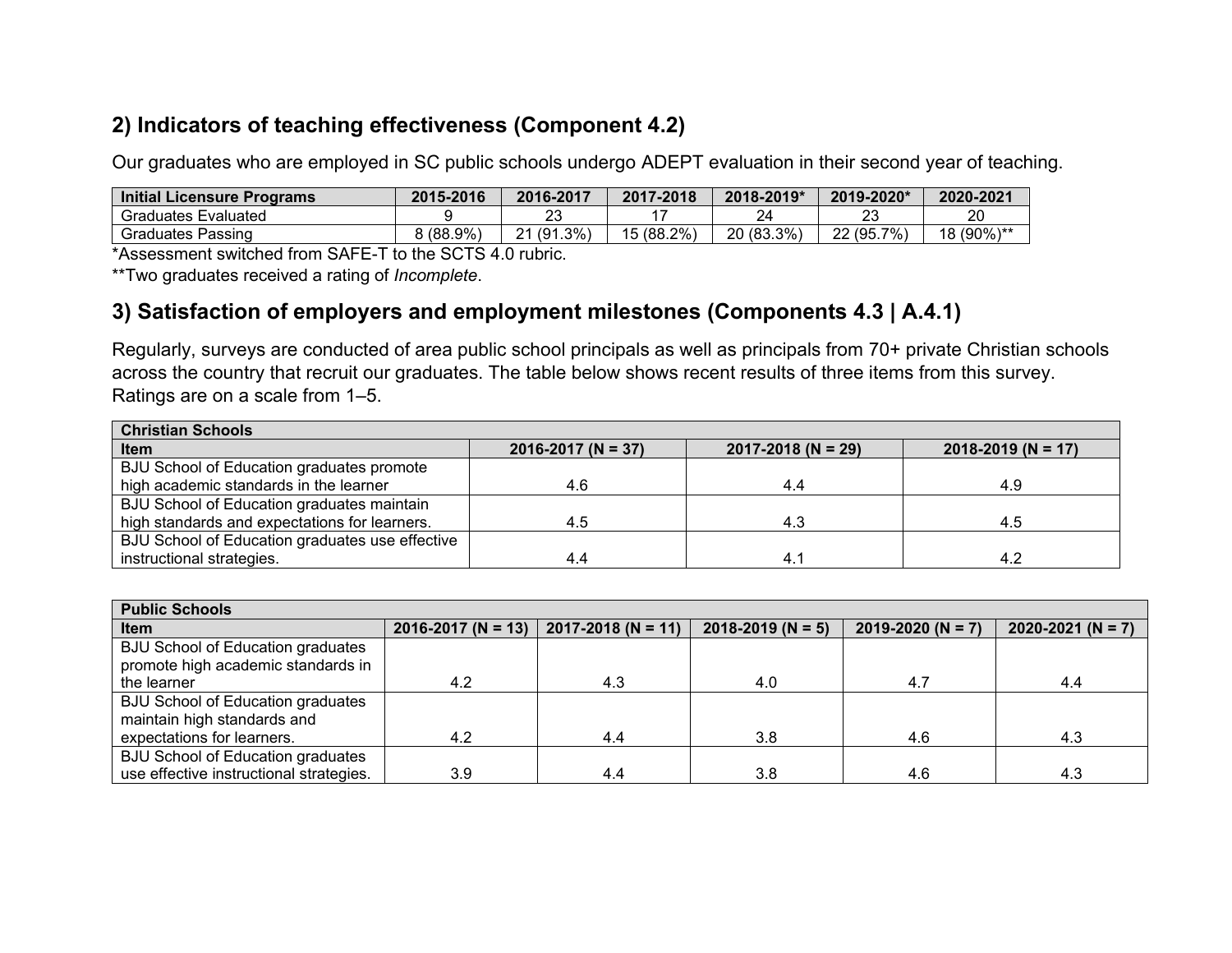Some of the verbatim comments from principals include the following:

- *No suggestions...we currently have four graduates hired in the last five years and they are all doing great. We are lucky to have them.*
- *I am extremely pleased with the BJU School of Education and its preparation of teachers. I believe the BJ Education students are the best prepared out there.*
- *BJU graduates that I have hired have done a great job here at [school name removed]. The graduates exhibit a strong work ethic and have a positive attitude toward authority and supervision.*
- *My experience with BJU graduates has been positive for many years. I particularly appreciate their understanding of purpose and contribution to students and communities. Well done! Thank you!*
- *The graduates with whom I have worked, particularly the ones I have supervised, have been well trained, competent and committed. Thank you.*
- *I think that BJU does a good job with their education graduates. I am a graduate of BJU and feel that the education I received was demanding and rigorous.*

## **4) Satisfaction of completers (Components 4.4 | A.4.2)**

We regularly survey our completers who have been teaching 1-5 years. The table below shows results of three items from this survey as collected in 2017, 2019, and 2020. Ratings are on a scale from 1–5.

| Item                                       | $2017 (N = 87)$ | $2019 (N = 72)$ | $2020 (N = 36)$ |
|--------------------------------------------|-----------------|-----------------|-----------------|
| I was adequately prepared to promote high  |                 |                 |                 |
| academic standards in the learner          | 4.6             | 4.6             |                 |
| I was adequately prepared to maintain high |                 |                 |                 |
| standards and expectations for learners.   |                 | -4.5            | 4.E             |
| I was adequately prepared to use effective |                 |                 |                 |
| instructional strategies.                  | 4.5             | 4.4             | 4.F             |

Some of the verbatim comments from completers include the following:

• *I appreciated the fact that the school of Education provided me with rigor and high expectations for my major and student teaching experiences, this allowed me to use the knowledge that I gained to then maintain high*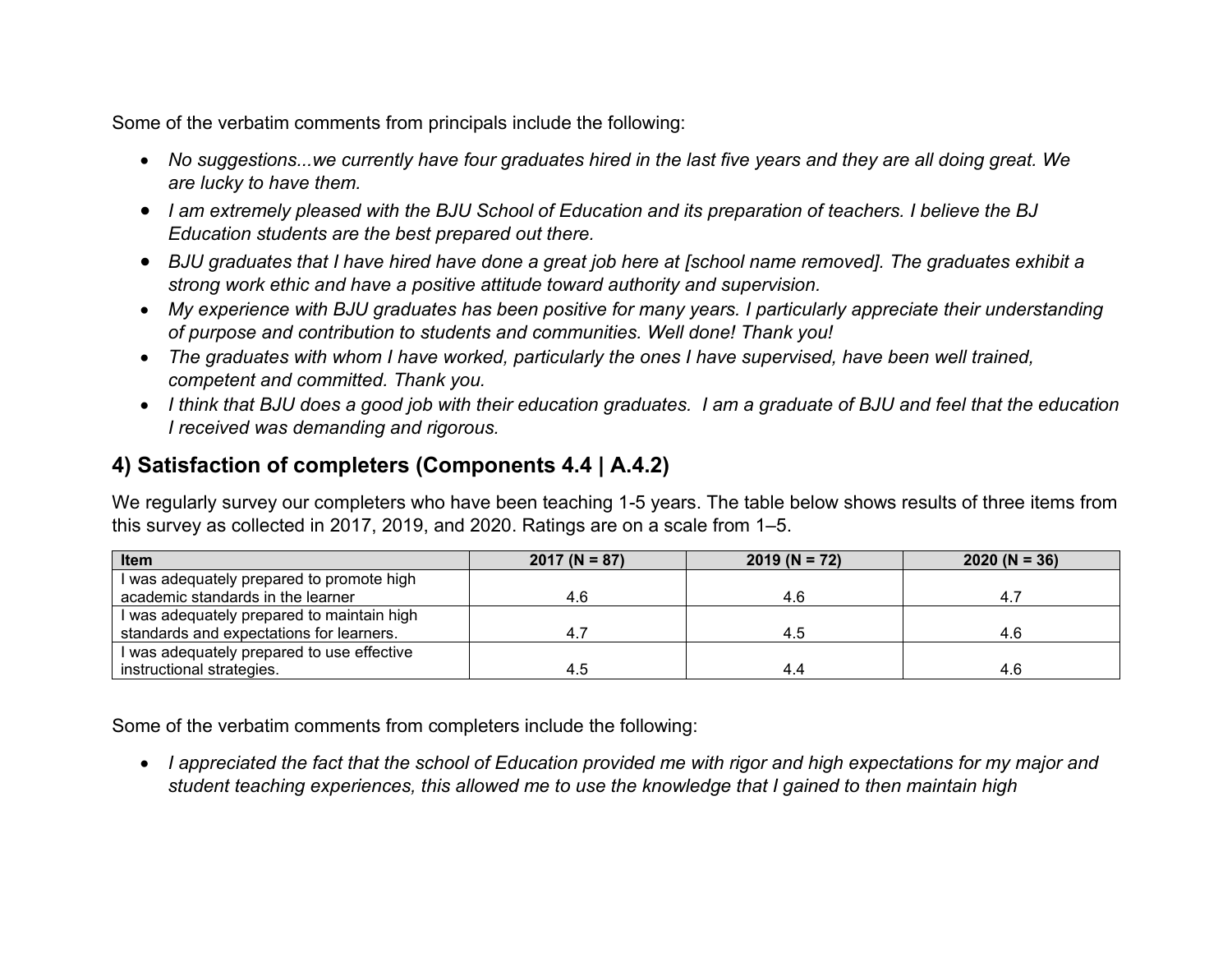*expectations for my learners. I learned a variety of instructional strategies and am able to effectively use technology in my classroom.*

- *I have come to appreciate more and more the diverse field and in-class experiences I received during my time at BJ. My classes pushed me out of my comfort zone while providing support for me to succeed, which prepared me for being out of my comfort zone and still excelling in the workplace.*
- *I graduated in December of 2016 and was immediately hired in January of 2017. My boss and coworkers were blown away by how prepared I was by the amount I knew, and by the improvement that they saw the students make in the short time that I was their teacher. I credit BJU with all of that success. I loved how prepared the education staff helped me be. They pushed us harder than I've ever been pushed, but the results were amazing!*
- *I felt very prepared to use technology, to have a strong content base, to be able to create lesson plans, and to use various means to teach.*
- *I felt extremely prepared for my first year of teaching. Thank you for all you did to help me to become a better teacher!*
- *I continue to hear that Greenville Schools like to hire Bob Jones grads because of their work ethic and the skills they are prepared with.*
- *The field experiences starting freshman year are crucial AND incredible. I think back to them almost daily!*
- *BJU did an excellent job of ensuring that I had confidence in my understanding of content material--to the point that I was able to teach an AP class my first year!*
- *I felt I was thoroughly prepared and that BJU was "ahead of the game" as far as keeping with the development of the field of education. I now recommend the program to students of mine who are interested in education!*
- *I appreciate how the classes I had in the School of Education were mostly project-based, allowing me to practice the skills and create resources that I can use now that I am in the teaching field. Also, since many of my classes were not just lectures, I retained more knowledge because I actually learned by doing rather than memorizing for a test and forgetting. I in no way regret my decision to major in education at BJU! All of my professors cared about me as a person and not just a student. Keep up the great work!*
- *I found that I was very prepared for both grad school and teaching. There have been times that I felt unsure/overwhelmed by the workload but as I talked with others experiencing similar things, I felt more prepared to handle and work my way through them on my own. I know well how to create engaging lessons for all learners.*
- *I feel that BJU helped me a lot to be creative in my lesson planning and to look for different ways to teach material regardless of what curriculum I was using*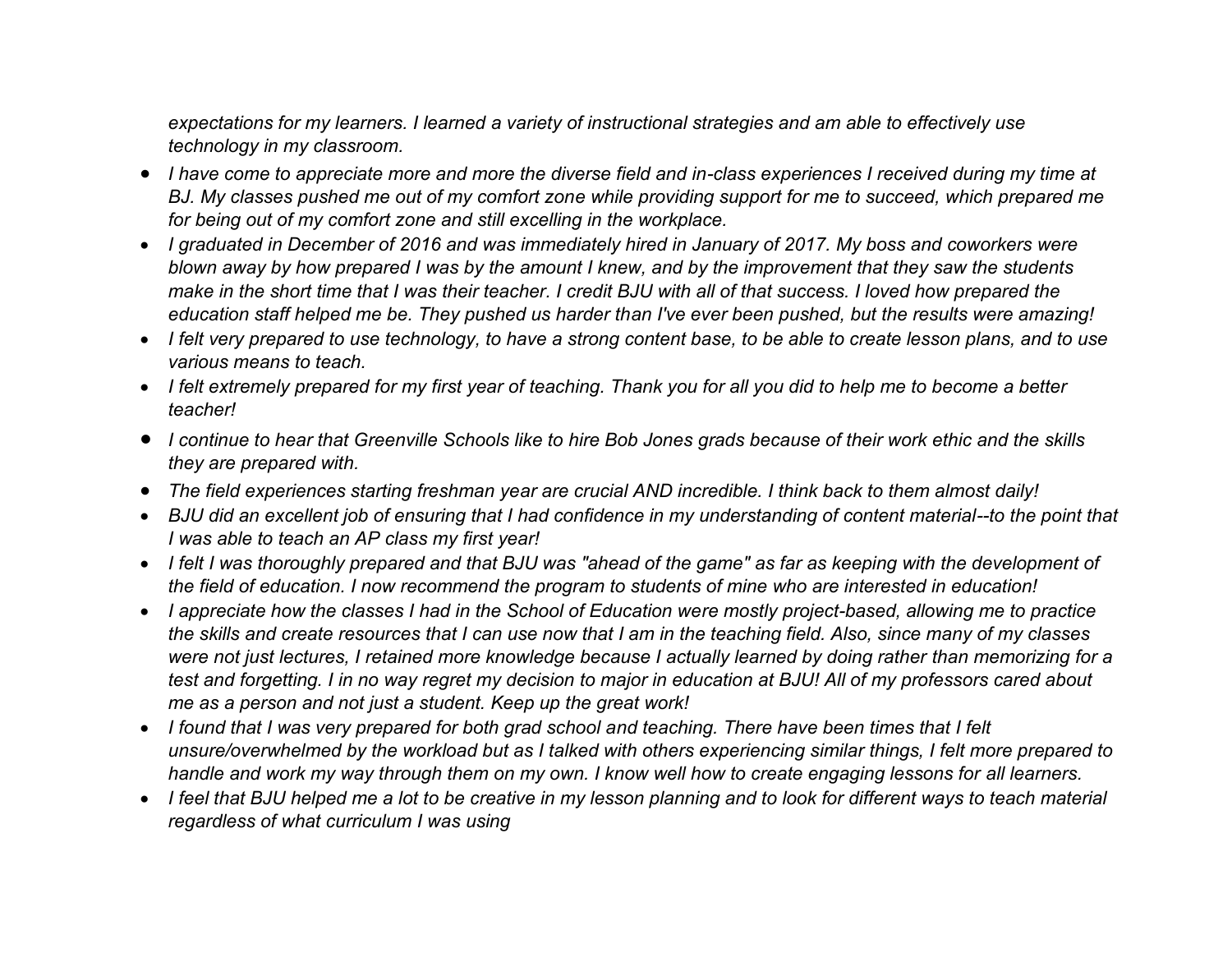## **5) Graduation Rates**

The EPP admits students to candidate status after the completion of a minimum of 45 hours of coursework, passing any required Praxis Core exams, and with a GPA 2.75 of higher. This could occur in any semester, but most often in a student's 4<sup>th</sup> semester. The table below shows the progress of seven cohorts of candidates. Some non-completers graduated with non-licensure degrees from the BJU School of Education. Note that a significant number of candidates in the last 3 cohorts are still enrolled and in pursuit of licensure.

| <b>Admitted to</b><br><b>Teacher</b><br><b>Candidate</b><br><b>Status</b> | N<br>admitted | 2014-15<br><b>Completion</b> | 2015-16<br><b>Completion</b> | 2016-17<br><b>Completion</b> | 2017-18<br><b>Completion</b> | 2018-19<br><b>Completion</b> | 2019-20<br><b>Completion</b> | 2020-21<br><b>Completion</b> | <b>Recommended for</b><br>licensure through<br>Summer 2021 |
|---------------------------------------------------------------------------|---------------|------------------------------|------------------------------|------------------------------|------------------------------|------------------------------|------------------------------|------------------------------|------------------------------------------------------------|
| 2014-15                                                                   | 70            |                              |                              | 43                           |                              |                              |                              |                              | 88.6%                                                      |
| 2015-16                                                                   | 49            |                              |                              |                              | 36                           |                              |                              |                              | 89.8%                                                      |
| 2016-17                                                                   | 58            |                              |                              |                              | ี                            | 41                           |                              |                              | 91.4%                                                      |
| 2017-18                                                                   | 64            |                              |                              |                              |                              | 11                           | 46                           |                              | 89.1%                                                      |
| 2018-19                                                                   | 46            |                              |                              |                              |                              |                              |                              | 39                           | 95.7%                                                      |
| 2019-20                                                                   | 67            |                              |                              |                              |                              |                              |                              | 10                           | 14.9%                                                      |
| 2020-21                                                                   | 65            |                              |                              |                              |                              |                              |                              |                              | 0%                                                         |

The table below shows the number of new enrollments for recent years, disaggregated by program. Enrollees are defined as those who have completed at least 45 hours of coursework (including key Ed courses) while maintaining a GPA 2.75 or higher, passed all required Praxis Core exams, and passed the Level 2 Interview

|                         |                 | <b>Academic Year</b> |                 |                 |                 |                 |             |  |  |  |  |  |
|-------------------------|-----------------|----------------------|-----------------|-----------------|-----------------|-----------------|-------------|--|--|--|--|--|
|                         | 2015-16         | 2016-17              | 2017-18         | 2018-19         | 2019-2020       | 2020-2021       |             |  |  |  |  |  |
|                         | <b>Enrollee</b> | <b>Enrollee</b>      | <b>Enrollee</b> | <b>Enrollee</b> | <b>Enrollee</b> | <b>Enrollee</b> | 6-year      |  |  |  |  |  |
| <b>Major</b>            | Count           | Count                | Count           | Count           | Count           | Count           | <b>Avgs</b> |  |  |  |  |  |
| <b>Composite Social</b> |                 |                      |                 |                 |                 |                 |             |  |  |  |  |  |
| Studies Education,      |                 |                      |                 |                 |                 |                 |             |  |  |  |  |  |
| <b>BS</b>               |                 | ົ                    | 5               | っ               | 5               | 6               | 4           |  |  |  |  |  |
| Early Childhood         |                 |                      |                 |                 |                 |                 |             |  |  |  |  |  |
| Education, BS           |                 | 8                    | 9               | 8               | 6               | 11              | 8.2         |  |  |  |  |  |
| Elementary              |                 |                      |                 |                 |                 |                 |             |  |  |  |  |  |
| Education, BS           | 14              | 16                   | 22              | 10              | 18              | 16              | 16          |  |  |  |  |  |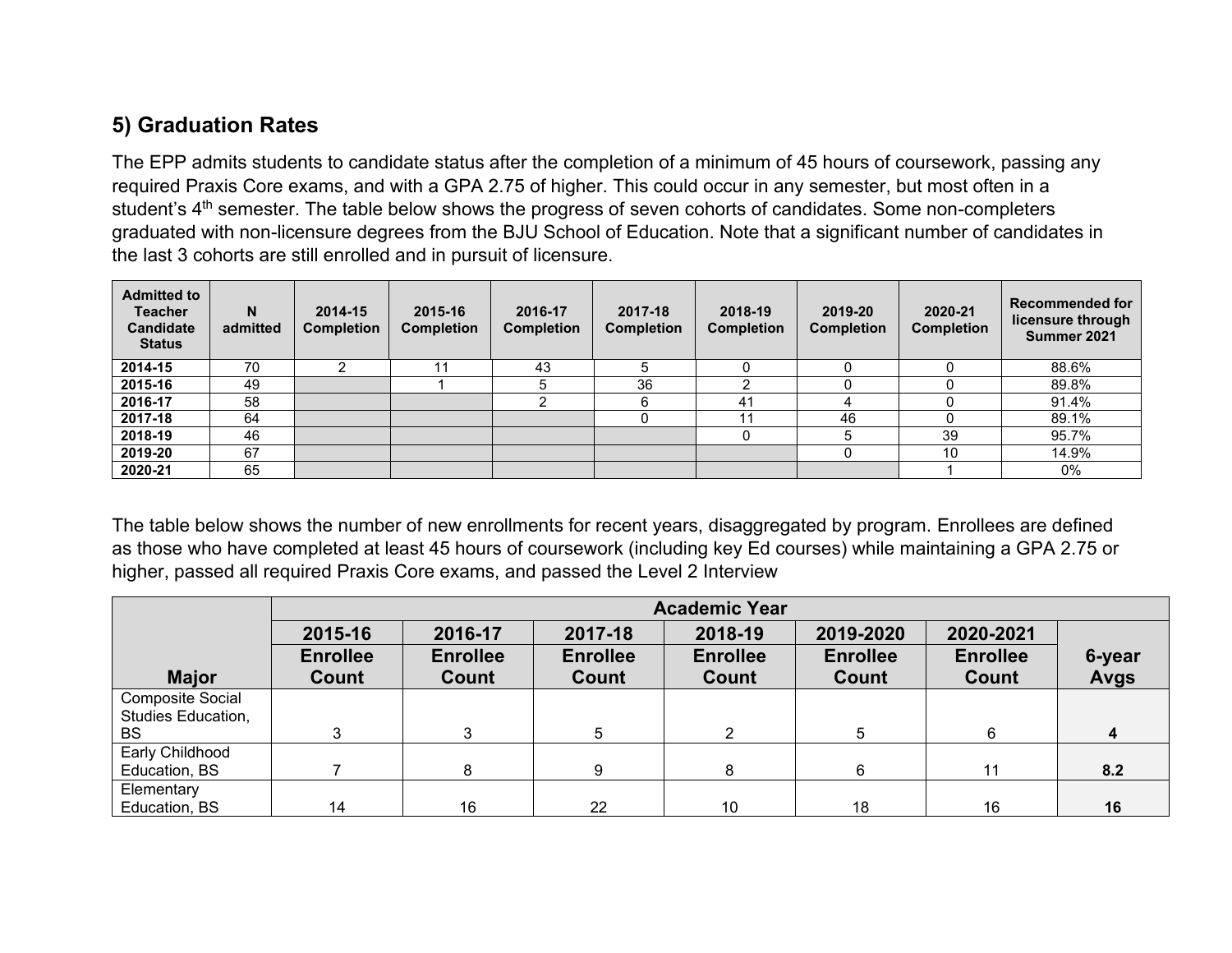|                                     | <b>Academic Year</b> |                 |                 |                 |                 |                 |             |  |  |
|-------------------------------------|----------------------|-----------------|-----------------|-----------------|-----------------|-----------------|-------------|--|--|
|                                     | 2015-16              | 2016-17         | 2017-18         | 2018-19         | 2019-2020       | 2020-2021       |             |  |  |
|                                     | <b>Enrollee</b>      | <b>Enrollee</b> | <b>Enrollee</b> | <b>Enrollee</b> | <b>Enrollee</b> | <b>Enrollee</b> | 6-year      |  |  |
| <b>Major</b>                        | Count                | Count           | Count           | Count           | Count           | Count           | <b>Avgs</b> |  |  |
| English Education,                  |                      |                 |                 |                 |                 |                 |             |  |  |
| <b>BS</b>                           | 5                    | 5               | $6\phantom{.}6$ | 4               | $6\phantom{.}6$ | 10              | 6           |  |  |
|                                     |                      |                 |                 |                 |                 |                 |             |  |  |
| <b>Mathematics</b><br>Education, BS | 4                    | 3               | $\overline{2}$  |                 | 4               | 3               | 2.8         |  |  |
| Middle School                       |                      |                 |                 |                 |                 |                 |             |  |  |
| Education, BS                       | 3                    | 7               | 5               | 5               | $\overline{4}$  | 3               | 4.5         |  |  |
| Music Education,                    |                      |                 |                 |                 |                 |                 |             |  |  |
| BME*                                |                      |                 |                 | 10              | 13              | 8               |             |  |  |
| Music Education,                    |                      |                 |                 |                 |                 |                 |             |  |  |
| BS*                                 | 6                    | 10 <sup>°</sup> | 11              |                 |                 |                 | 9.8         |  |  |
| Science Education,                  |                      |                 |                 |                 |                 |                 |             |  |  |
| <b>BS</b>                           | $\overline{2}$       | $\overline{2}$  | $\overline{2}$  |                 | $\overline{4}$  | $\overline{2}$  | 2.2         |  |  |
| Spanish Education,                  | $\Omega$             | $\overline{2}$  |                 |                 |                 |                 | 0.8         |  |  |
| <b>BS</b>                           |                      |                 |                 |                 |                 | 0               |             |  |  |
| Special Education,                  |                      |                 |                 |                 | 6               |                 |             |  |  |
| <b>BS</b>                           | 5                    |                 |                 | 4               |                 | 6               | 3.8         |  |  |
| <b>Total Enrollees</b>              | 49                   | 57              | 64              | 46              | 67              | 65              | 58          |  |  |

*\*The Music Education, BS degree was phased out and replaced by the Music Education, BME degree.*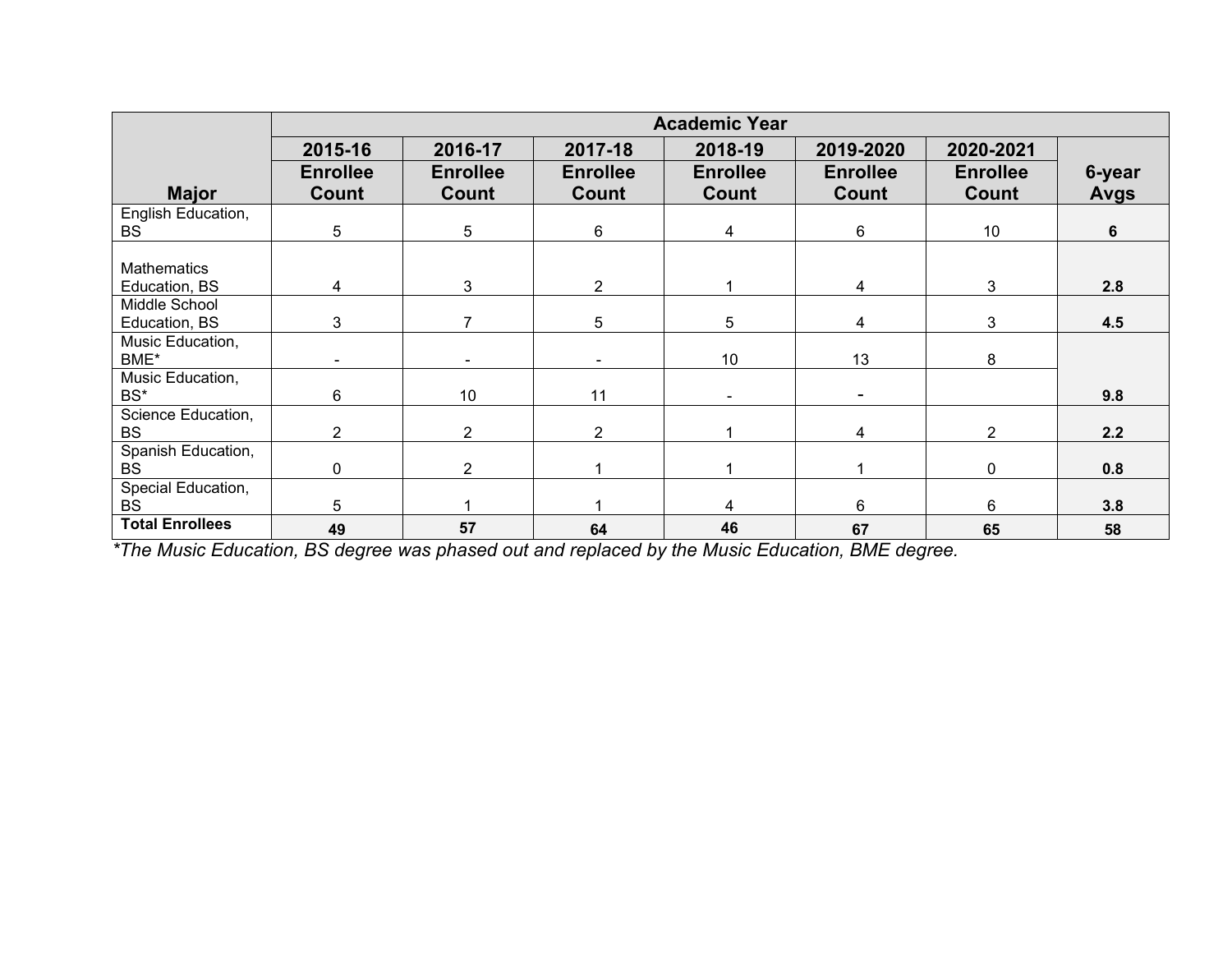The table below shows the number of completers for recent years, disaggregated by program. Completers are defined as those who passed Clinical Practice, maintained a GPA 2.75 or higher, passed all required Praxis exams, and were recommended to the SCDE for licensure.

|                         |                  |                  |                  | <b>Academic Year</b> |                  |                  |              |
|-------------------------|------------------|------------------|------------------|----------------------|------------------|------------------|--------------|
|                         | 2015-16          | 2016-17          | 2017-18          | 2018-19              | 2019-20          | 2020-21          |              |
|                         | <b>Completer</b> | <b>Completer</b> | <b>Completer</b> | <b>Completer</b>     | <b>Completer</b> | <b>Completer</b> | 6-year       |
| <b>Major</b>            | Count            | Count            | Count            | <b>Count</b>         | <b>Count</b>     | <b>Count</b>     | <b>Avgs</b>  |
| <b>Composite Social</b> |                  |                  |                  |                      |                  |                  |              |
| Studies Education,      |                  |                  |                  |                      |                  |                  |              |
| <b>BS</b>               | 4                |                  | 3                | 3                    | 4                | 3                | $\mathbf{3}$ |
| <b>Early Childhood</b>  |                  |                  |                  |                      |                  |                  |              |
| Education, BS           | 9                | 12 <sup>2</sup>  | 5                | $\overline{7}$       | 6                | 8                | 7.8          |
| Elementary              |                  |                  |                  |                      |                  |                  |              |
| Education, BS           | 10               | 15               | 15               | 18                   | 17               | 17               | 15.3         |
| English Education,      |                  |                  |                  |                      |                  |                  |              |
| <b>BS</b>               | 4                | 5                | 3                | $\overline{7}$       | 4                |                  | 4            |
| Mathematics             |                  |                  |                  |                      |                  |                  |              |
| Education, BS           | 6                | 5                | 4                | $\mathbf{3}$         | $\overline{2}$   |                  | 3.5          |
| Middle School           |                  |                  |                  |                      |                  |                  |              |
| Education, BS           | 1                | 5                | $\overline{2}$   | $\overline{7}$       | $\overline{4}$   | $\overline{7}$   | 4.3          |
| Music Education,        |                  |                  |                  |                      |                  |                  |              |
| BME*                    |                  |                  |                  | 1                    | 11               | 8                | 9.5          |
| Music Education,        |                  |                  |                  |                      |                  |                  |              |
| BS*                     | 13               | $\overline{7}$   | 10               | $\overline{7}$       | 0                | 0                |              |
| Science Education,      |                  |                  |                  |                      |                  |                  |              |
| <b>BS</b>               | 6                | $\mathbf 0$      | 1                | $\mathbf 0$          | 3                | 0                | $1.7$        |
| Spanish Education,      |                  |                  |                  |                      |                  |                  |              |
| <b>BS</b>               | $\overline{2}$   | $\overline{2}$   | $\mathbf 0$      | $\overline{2}$       |                  |                  | 1.3          |
| Special Education,      |                  |                  |                  |                      |                  |                  |              |
| <b>BS</b>               | 4                | 4                | 6                | $\mathbf 0$          |                  | 4                | 3.2          |
| <b>Total Completers</b> | 59               | 56               | 49               | 55                   | 53               | 50               | 53.7         |

*\*The Music Education, BS degree is being phased out and replaced by the Music Education, BME degree*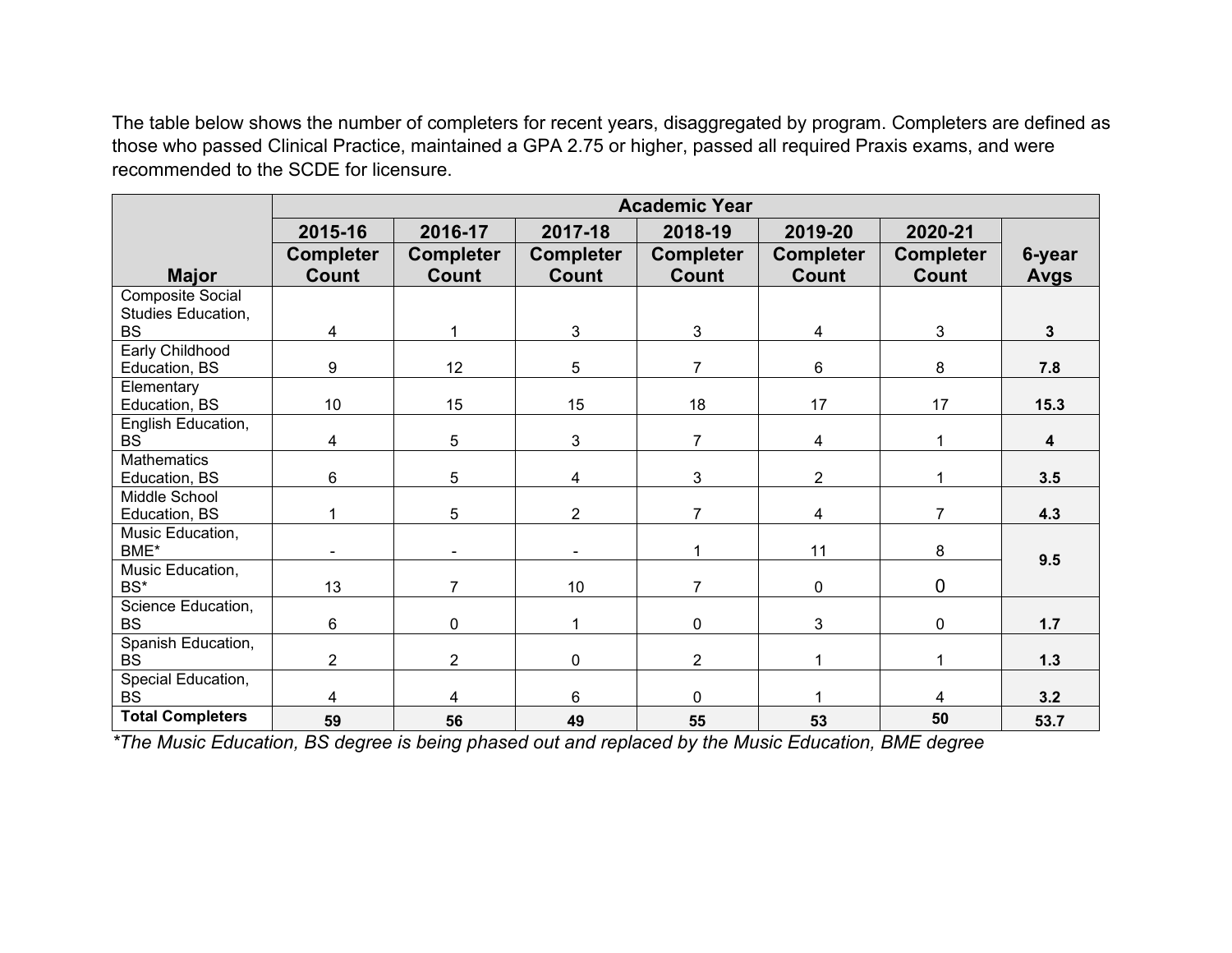## **6) Ability of completers to meet licensing (certification) and any additional state requirements; Title II**

#### **Praxis Licensure Exam Data for Completers 2015–2018**

The South Carolina Department of Education requires all students to pass two or more Praxis exams to be eligible for licensure. Students from all programs must take a Principles of Learning and Teaching Exam on one of four grade level bands, corresponding to the level of licensure they are seeking (See Table 1). Each candidate must also pass one or more program-specific exams (See Table 2). Three years of data is presented. In each table, the number of testers; qualifying score; and the EPP range, mean, and pass rate are presented. The EPP requires students to have taken all required exams before beginning their clinical practice experience.

#### **Table 1: Praxis Principles of Learning and Teaching Exams**

| <b>Exam/Academic Years</b> | N  | <b>Qualifying Score</b> | <b>EPP Score Range</b> | <b>EPP Mean</b> | <b>EPP Pass Rate</b> |
|----------------------------|----|-------------------------|------------------------|-----------------|----------------------|
| Principles of Learning and |    |                         |                        |                 |                      |
| Teaching: Early Child      |    |                         |                        |                 |                      |
| (5621)                     |    |                         |                        |                 |                      |
| 2015-2016                  | 18 | 157                     | 158-185                | 175.            | 100%                 |
| 2016-2017                  | 6  | 157                     | 160-177                | 168.30          | 100%                 |
| 2017-2018                  |    | 157                     | 167-181                | 172.5           | 100%                 |
| 2018-2019                  | 6  | 157                     | 163-188                | 172             | 100%                 |
| 2019-2020                  | 6  | 157                     | 163-184                | 173.7           | 100%                 |
| 2020-2021                  | 10 | 157                     | 169-183                | 175.9           | 100%                 |

#### **Completers in Academic Years 2015-2021**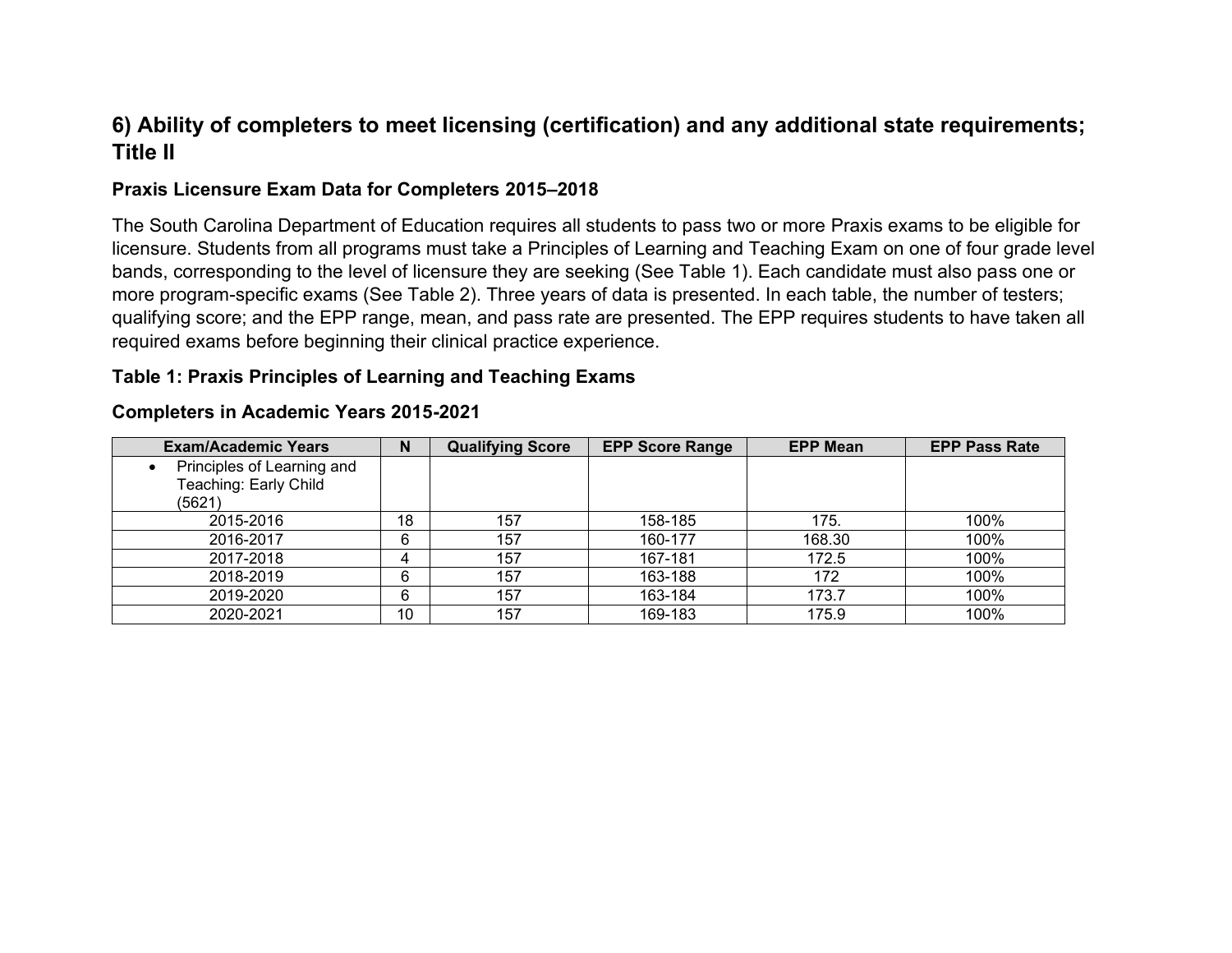| <b>Exam/Academic Years</b>                                                 | N               | <b>Qualifying Score</b> | <b>EPP Score Range</b> | <b>EPP Mean</b> | <b>EPP Pass Rate</b> |
|----------------------------------------------------------------------------|-----------------|-------------------------|------------------------|-----------------|----------------------|
| Principles of Learning and<br>$\bullet$<br>Teaching: Grades K-6<br>(5622)  |                 |                         |                        |                 |                      |
| 2015-2016                                                                  | 32              | 160                     | 160-188                | 179.4           | 100%                 |
| 2016-2017                                                                  | $\overline{15}$ | 160                     | 169-191                | 179.3           | 100%                 |
| 2017-2018                                                                  | 12              | 160                     | 161-187                | 177.7           | 100%                 |
| 2018-2019                                                                  | $\overline{25}$ | 160                     | 163-190                | 180.9           | 100%                 |
| 2019-2020                                                                  | 17              | 160                     | 173-189                | 182.1           | 100%                 |
| 2020-2021                                                                  | $\overline{21}$ | 160                     | 162-193                | 177             | 100%                 |
|                                                                            |                 |                         |                        |                 |                      |
| Principles of Learning and<br>Teaching: Grades 5-9<br>(5623)               |                 |                         |                        |                 |                      |
| 2015-2016                                                                  | 6               | 160                     | 172-192                | 180.3           | 100%                 |
| 2016-2017                                                                  | 7               | 160                     | 140-188                | 168.7           | 100%                 |
| 2017-2018                                                                  | 4               | 160                     | 155-195                | 179             | 100%                 |
| 2018-2019                                                                  | 9               | 160                     | 168-189                | 178.8           | 100%                 |
| 2019-2020                                                                  | $\overline{4}$  | 160                     | 172-186                | 179.3           | 100%                 |
| 2020-2021                                                                  | 6               | 160                     | 157-182                | 169.8           | 83%                  |
|                                                                            |                 |                         |                        |                 |                      |
| Principles of Learning and<br>$\bullet$<br>Teaching: Grades 7-12<br>(5624) |                 |                         |                        |                 |                      |
| 2015-2016                                                                  | 39              | 157                     | 155-197                | 180.8           | 97%                  |
| 2016-2017                                                                  | 17              | 157                     | 156-191                | 180.2           | 100%                 |
| 2017-2018                                                                  | 19              | 157                     | 159-193                | 179.7           | 100%                 |
| 2018-2019                                                                  | 14              | 157                     | 155-192                | 177.3           | 93%                  |
| 2019-2020                                                                  | 17              | 157                     | 161-192                | 183.4           | 100%                 |
| 2020-2021                                                                  | 9               | 157                     | 171-198                | 183.3           | 100%                 |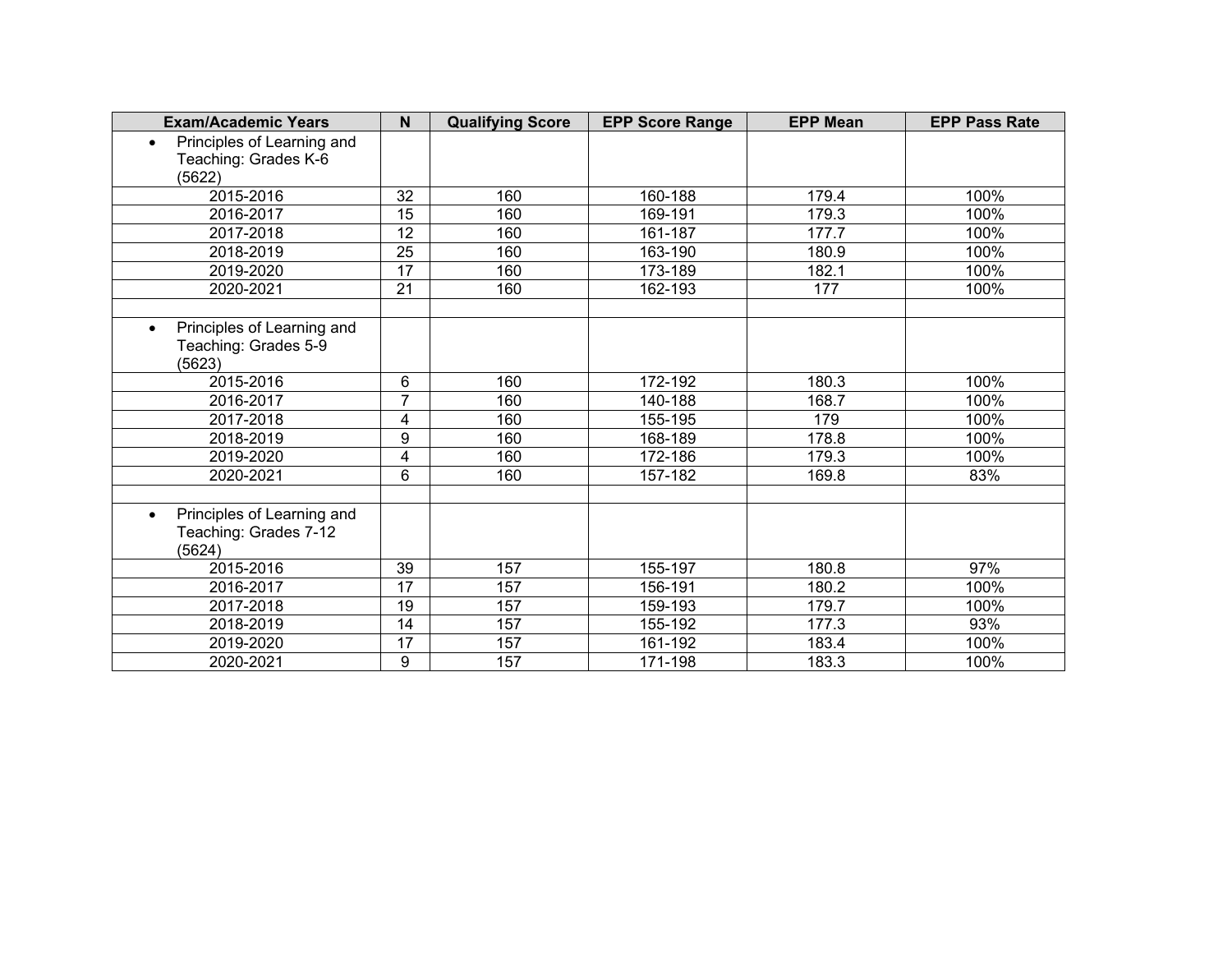## **Table 2: Praxis Subject Exams**

## **Completers in Academic Years 2015-2021**

| <b>Exam/Academic Years</b>                      | N                       | <b>Qualifying Score</b> | <b>EPP Score Range</b> | <b>EPP Mean</b> | <b>EPP Pass Rate</b> |
|-------------------------------------------------|-------------------------|-------------------------|------------------------|-----------------|----------------------|
| <b>Early Childhood Education</b>                |                         |                         |                        |                 |                      |
| <b>Education of Young Children</b><br>$\bullet$ |                         |                         |                        |                 |                      |
| (5024)                                          |                         |                         |                        |                 |                      |
| 2015-2016                                       | 19                      | 160                     | 149-193                | 174.4           | 100%                 |
| 2016-2017                                       | 6                       | 160                     | 163-175                | 170.1           | 100%                 |
| 2017-2018                                       | 3                       | 160                     | 164-183                | 170.7           | 100%                 |
| 2018-2019                                       | $\overline{7}$          | 160                     | 156-178                | 168.4           | 86%                  |
| 2019-2020                                       | 6                       | 160                     | 168-188                | 176.7           | 100%                 |
| 2020-2021                                       | 8                       | 160                     | 163-180                | 174.9           | 100%                 |
|                                                 |                         |                         |                        |                 |                      |
| <b>Elementary Education</b>                     |                         |                         |                        |                 |                      |
| Reading and Language Arts                       |                         |                         |                        |                 |                      |
| Subtest (5002)                                  |                         |                         |                        |                 |                      |
| 2015-2016                                       | 6                       | 157                     | 179-188                | 182.8           | 100%                 |
| 2016-2017                                       | $\overline{4}$          | 157                     | 179-188                | 184.8           | 100%                 |
| 2017-2018                                       | $\overline{11}$         | 157                     | 158-194                | 178             | 100%                 |
| 2018-2019                                       | $\overline{17}$         | 157                     | 162-191                | 180.7           | 100%                 |
| 2019-2020                                       | 16                      | 157                     | 173-191                | 175.1           | 100%                 |
| 2020-2021                                       | $\overline{15}$         | 157                     | 162-193                | 174.1           | 100%                 |
|                                                 |                         |                         |                        |                 |                      |
| Mathematics Subtest (5003)<br>$\bullet$         |                         |                         |                        |                 |                      |
| 2015-2016                                       | 6                       | 157                     | 163-195                | 183.5           | 100%                 |
| 2016-2017                                       | $\overline{4}$          | 157                     | 163-192                | 184             | 100%                 |
| 2017-2018                                       | 11                      | 157                     | 139-199                | 181.5           | 100%                 |
| 2018-2019                                       | 18                      | 157                     | 160-198                | 180.2           | 100%                 |
| 2019-2020                                       | 16                      | 157                     | 160-198                | 181.2           | 100%                 |
| 2020-2021                                       | $\overline{22}$         | 157                     | 142-200                | 175.6           | 91%                  |
|                                                 |                         |                         |                        |                 |                      |
| <b>Social Studies Subtest</b><br>$\bullet$      |                         |                         |                        |                 |                      |
| (5004)                                          |                         |                         |                        |                 |                      |
| 2015-2016                                       | 6                       | 155                     | 147-196                | 177.3           | 83%                  |
| 2016-2017                                       | $\overline{\mathbf{4}}$ | 155                     | 172-196                | 183.5           | 100%                 |
| 2017-2018                                       | 11                      | 155                     | 157-177                | 170.3           | 100%                 |
| 2018-2019                                       | 19                      | 155                     | 157-199                | 176             | 100%                 |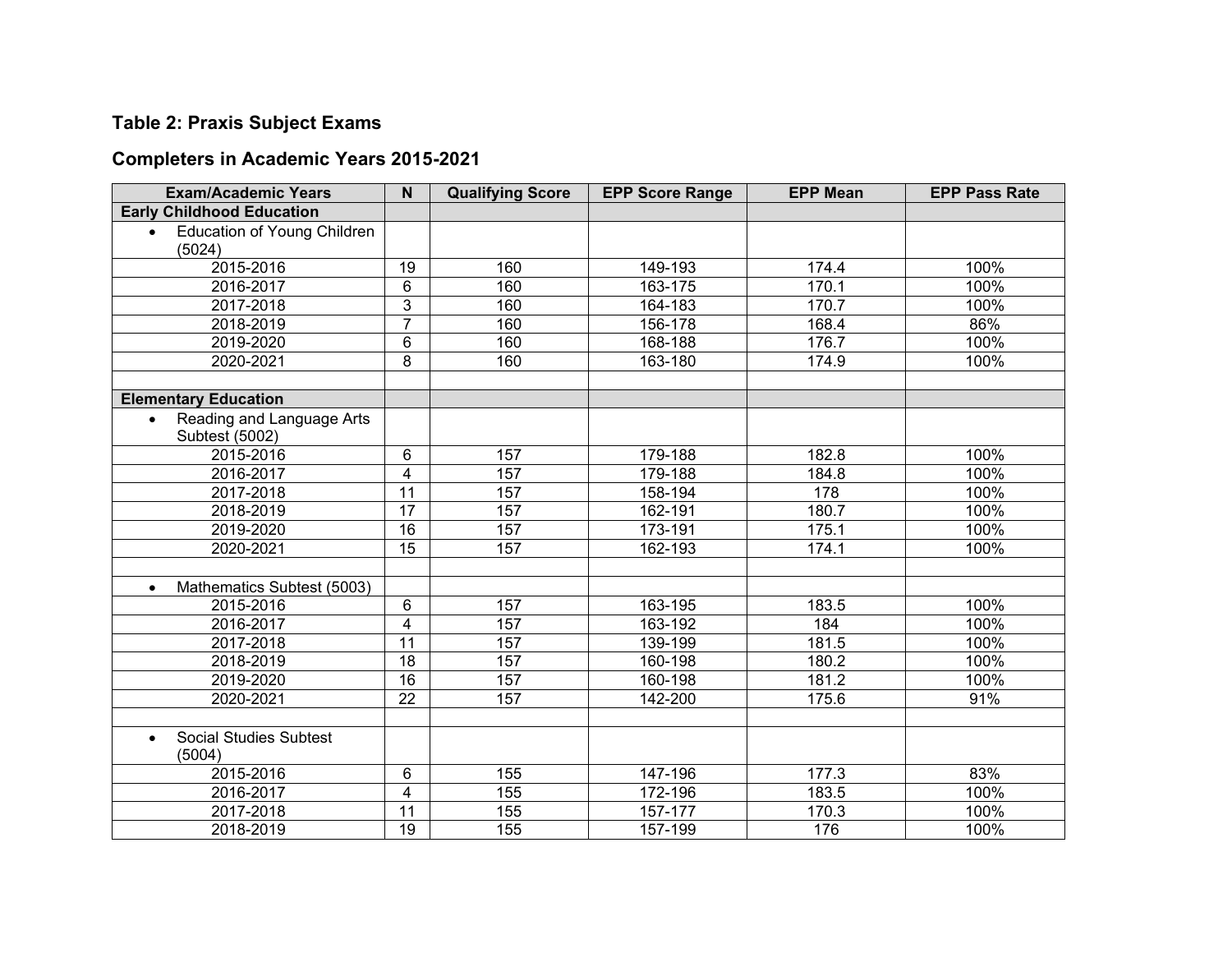| <b>Exam/Academic Years</b>                                                      | N               | <b>Qualifying Score</b> | <b>EPP Score Range</b> | <b>EPP Mean</b> | <b>EPP Pass Rate</b> |
|---------------------------------------------------------------------------------|-----------------|-------------------------|------------------------|-----------------|----------------------|
| <b>Social Studies Subtest</b><br>$\bullet$                                      |                 |                         |                        |                 |                      |
| (5004)                                                                          |                 |                         |                        |                 |                      |
| 2019-2020                                                                       | 16              | 155                     | 160-199                | 180.5           | 100%                 |
| 2020-2021                                                                       | $\overline{23}$ | 155                     | 128-194                | 164.1           | 79%                  |
|                                                                                 |                 |                         |                        |                 |                      |
| Science Subtest (5005)<br>$\bullet$                                             |                 |                         |                        |                 |                      |
| 2015-2016                                                                       | 6               | 159                     | 161-193                | 176.5           | 100%                 |
| 2016-2017                                                                       | $\overline{4}$  | 159                     | 167-193                | 180.5           | 100%                 |
| 2017-2018                                                                       | 11              | 159                     | 162-197                | 176.1           | 100%                 |
| 2018-2019                                                                       | $\overline{17}$ | 159                     | 159-191                | 177.2           | 100%                 |
| 2019-2020                                                                       | $\overline{16}$ | 159                     | 160-191                | 178.6           | 100%                 |
| 2020-2021                                                                       | 24              | 159                     | 142-200                | 170.1           | 92%                  |
|                                                                                 |                 |                         |                        |                 |                      |
| Elementary Ed: Instructional<br>$\bullet$<br>Practice and Application<br>(5019) |                 |                         |                        |                 |                      |
| 2015-2016                                                                       | 26              | 159                     | 155-189                | 172.5           | 100%                 |
|                                                                                 |                 |                         |                        |                 |                      |
| <b>CKT Reading and Language</b><br>$\bullet$<br>Arts Subtest (7812)             |                 |                         |                        |                 |                      |
| 2020-2021                                                                       | 1               | 161                     | 167                    | 167             | 100%                 |
|                                                                                 |                 |                         |                        |                 |                      |
| <b>CKT Mathematics Subtest</b><br>$\bullet$<br>(7813)                           |                 |                         |                        |                 |                      |
| 2020-2021                                                                       | $\mathbf{1}$    | 150                     | 177                    | 177             | 100%                 |
|                                                                                 |                 |                         |                        |                 |                      |
| CKT Science Subtest (7814)<br>$\bullet$                                         |                 |                         |                        |                 |                      |
| 2020-2021                                                                       | $\mathbf 1$     | 154                     | 171                    | 171             | 100%                 |
|                                                                                 |                 |                         |                        |                 |                      |
| <b>CKT Social Studies Subtest</b><br>$\bullet$<br>(7815)                        |                 |                         |                        |                 |                      |
| 2020-2021                                                                       | $\overline{3}$  | 162                     | 159-177                | 166.7           | 67%                  |
|                                                                                 |                 |                         |                        |                 |                      |
|                                                                                 |                 |                         |                        |                 |                      |
| <b>Middle Level Education</b>                                                   |                 |                         |                        |                 |                      |
| Middle School English<br>$\bullet$<br>Language Arts (5047)                      |                 |                         |                        |                 |                      |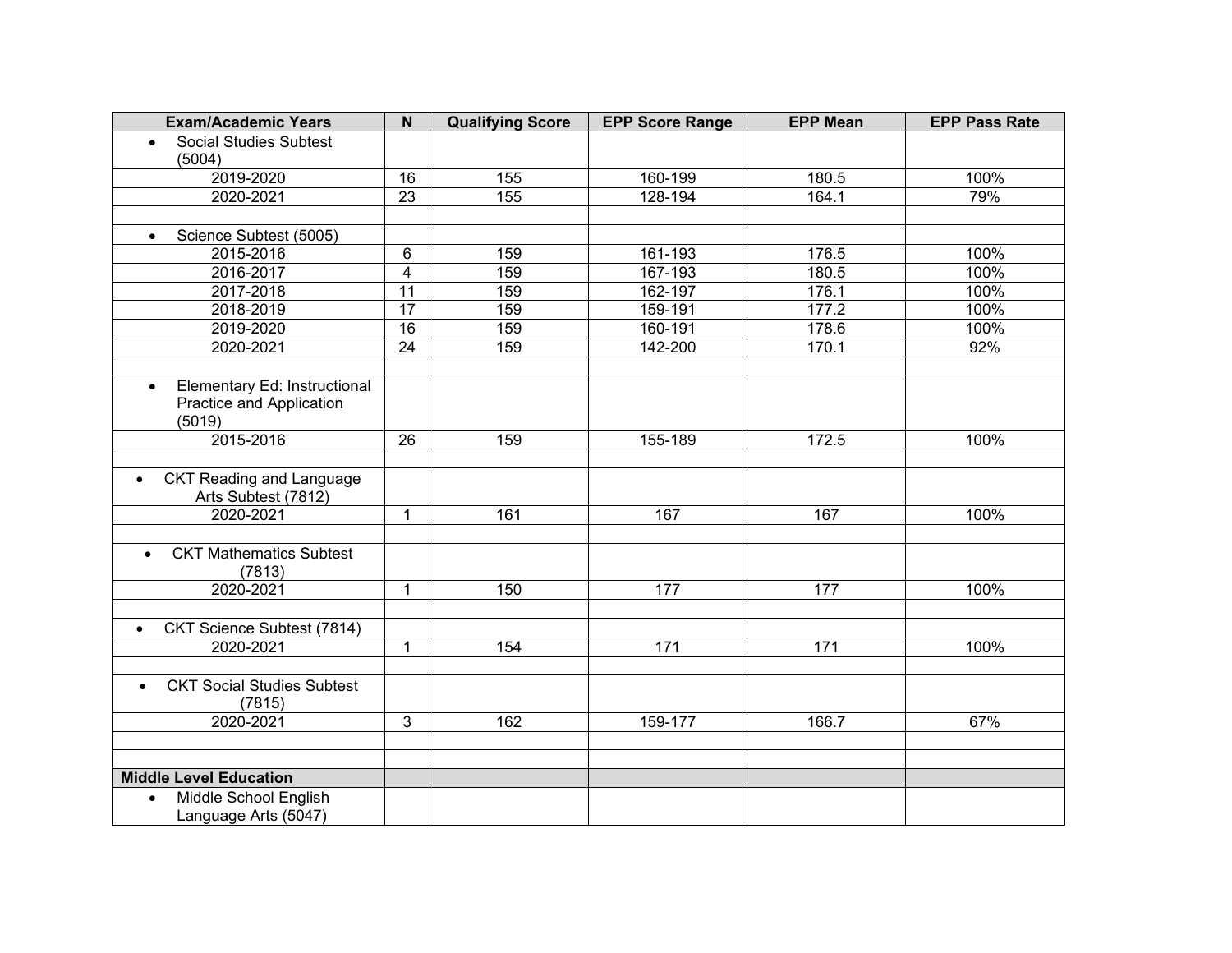| 2015-2016                                                          | $\overline{2}$          | 164                     | 161-166                | 163.5            | 50%                  |
|--------------------------------------------------------------------|-------------------------|-------------------------|------------------------|------------------|----------------------|
| 2016-2017                                                          | $\overline{2}$          | 164                     | 166-168                | 167              | 100%                 |
| 2017-2018                                                          | $\overline{2}$          | 164                     | 148-183                | 165.5            | 50%                  |
| 2018-2019                                                          | $\mathbf{1}$            | 164                     | 178                    | 178              | 100%                 |
| 2019-2020                                                          | $\overline{0}$          |                         |                        |                  |                      |
| 2020-2021                                                          | $\overline{3}$          | 164                     | 170-178                | 174.7            | 100%                 |
|                                                                    |                         |                         |                        |                  |                      |
| Middle School Social<br>$\bullet$                                  |                         |                         |                        |                  |                      |
| <b>Studies (5089)</b>                                              |                         |                         |                        |                  |                      |
| 2015-2016                                                          | $\mathbf{1}$            | 155                     | $\overline{148}$       | $\overline{148}$ | $0\%$                |
| 2016-2017                                                          | 3                       | 155                     | 161-177                | 172              | 100%                 |
| 2017-2018                                                          | $\mathbf{1}$            | 155                     | 148                    | 148              | $0\%$                |
| 2018-2019                                                          | $\overline{2}$          | 155                     | 192-194                | 193              | 100%                 |
| 2019-2020                                                          | $\mathbf{1}$            | 155                     | 191                    | 191              | 100%                 |
| 2020-2021                                                          | $\mathbf 1$             | 155                     | 180                    | 180              | 100%                 |
|                                                                    |                         |                         |                        |                  |                      |
| <b>Exam/Academic Years</b>                                         | $\mathsf{N}$            | <b>Qualifying Score</b> | <b>EPP Score Range</b> | <b>EPP Mean</b>  | <b>EPP Pass Rate</b> |
| <b>Middle School Mathematics</b><br>$\bullet$<br>(5169)            |                         |                         |                        |                  |                      |
| 2015-2016                                                          | $\mathbf{3}$            | 165                     | 177-192                | 182              | 100%                 |
| 2016-2017                                                          | 3                       | 165                     | 158-179                | 170.3            | 67%                  |
| 2017-2018                                                          | $\overline{\mathbf{4}}$ | 165                     | 170-187                | 180.7            | 100%                 |
| 2018-2019                                                          | $\overline{2}$          | 165                     | 185-189                | 187              | 100%                 |
| 2019-2020                                                          | 3                       | 165                     | 163-189                | 173.7            | 67%                  |
| 2020-2021                                                          | $\overline{3}$          | 165                     | 166-193                | 178              | 100%                 |
|                                                                    |                         |                         |                        |                  |                      |
| Middle School Science<br>$\bullet$<br>(5440)                       |                         |                         |                        |                  |                      |
| 2015-2016                                                          | $\overline{2}$          | 150                     | 156-163                | 160              | 100%                 |
| 2016-2017                                                          | $\overline{2}$          | 150                     | 154-171                | 162.5            | 100%                 |
| 2017-2018                                                          | $\overline{2}$          | 150                     | 154-168                | 161              | 100%                 |
| 2018-2019                                                          | $\overline{3}$          | 150                     | 163-180                | 170.7            | 100%                 |
| 2019-2020                                                          | $\overline{3}$          | 150                     | 158-173                | 164.7            | 100%                 |
| 2020-2021                                                          | $\overline{0}$          |                         |                        |                  |                      |
|                                                                    |                         |                         |                        |                  |                      |
| <b>Secondary Education</b>                                         |                         |                         |                        |                  |                      |
| English Language Arts:<br>$\bullet$<br>Content and Analysis (5039) |                         |                         |                        |                  |                      |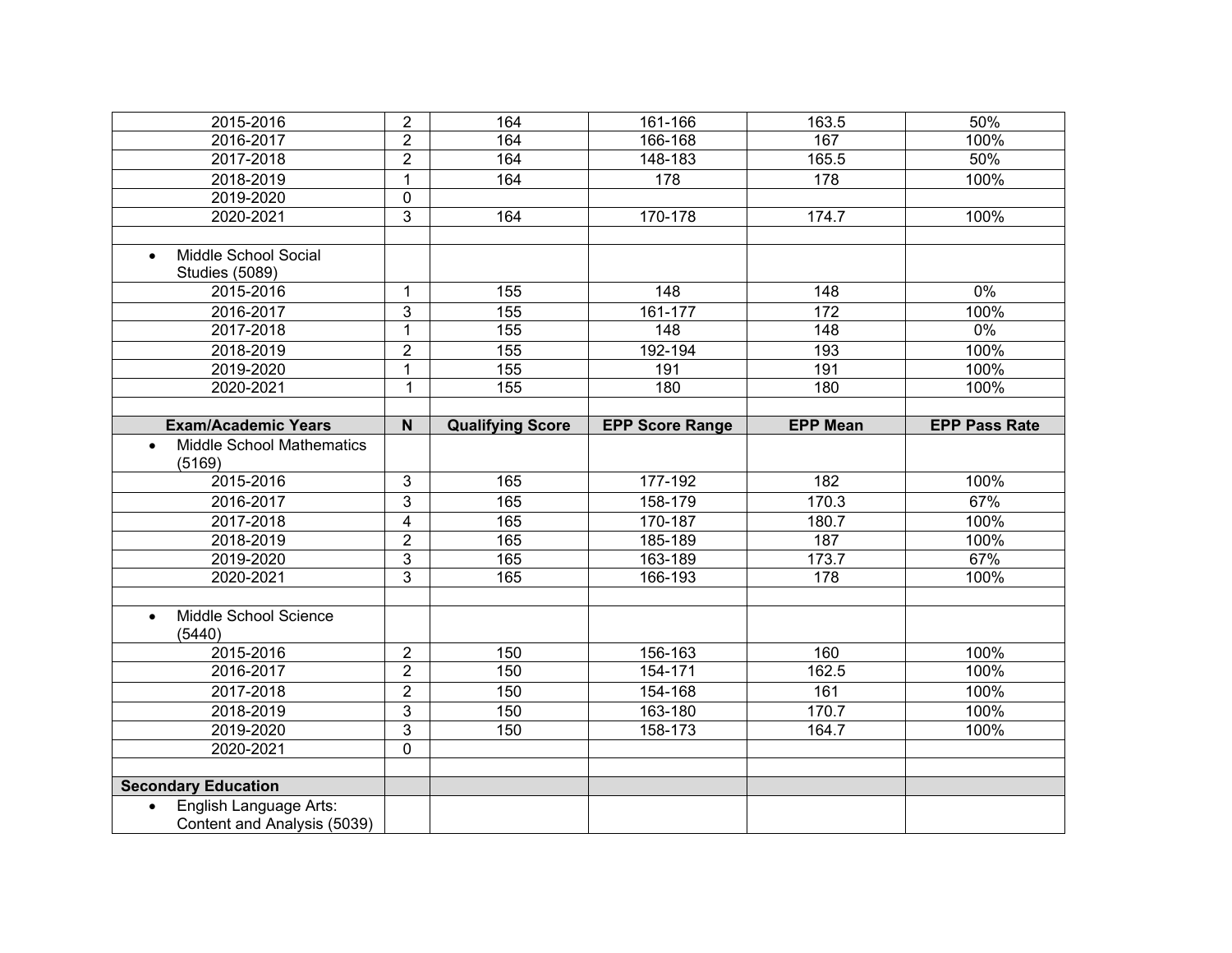| 2015-2016                                      | $\overline{7}$  | 168                     | 169-190                | 181.57          | 100%                 |
|------------------------------------------------|-----------------|-------------------------|------------------------|-----------------|----------------------|
| 2016-2017                                      | $\overline{2}$  | 168                     | 174-178                | 177             | 100%                 |
| 2017-2018                                      | $\overline{5}$  | 168                     | 168-183                | 175.6           | 100%                 |
| 2018-2019                                      | $\overline{6}$  | 168                     | 167-183                | 176.8           | 83%                  |
| 2019-2020                                      | $\overline{4}$  | $\overline{168}$        | 170-178                | 174.3           | 100%                 |
| 2020-2021                                      | $\overline{3}$  | 168                     | 166-185                | 174             | 67%                  |
|                                                |                 |                         |                        |                 |                      |
| Social Studies: Content and                    |                 |                         |                        |                 |                      |
| Interpretation (5086)                          |                 |                         |                        |                 |                      |
| 2015-2016                                      | 5               | 153                     | $139 - 187$            | 166.6           | 100%                 |
| 2016-2017                                      | $\overline{3}$  | 153                     | 157-170                | 165             | 100%                 |
| 2017-2018                                      | $\overline{4}$  | 153                     | 151-163                | 160             | 100%                 |
| 2018-2019                                      | $\overline{4}$  | 153                     | 156-169                | 165             | 100%                 |
| 2019-2020                                      | $\overline{4}$  | 153                     | 156-169                | 165             | 100%                 |
| 2020-2021                                      | $\overline{2}$  | 153                     | 178-182                | 180             | 100%                 |
|                                                |                 |                         |                        |                 |                      |
| <b>Exam/Academic Years</b>                     | N               | <b>Qualifying Score</b> | <b>EPP Score Range</b> | <b>EPP Mean</b> | <b>EPP Pass Rate</b> |
| <b>Mathematics: Content</b>                    |                 |                         |                        |                 |                      |
| Knowledge (5161)                               |                 |                         |                        |                 |                      |
| 2015-2016                                      | $\overline{12}$ | 150                     | 144-181                | 165.08          | 92%                  |
| 2016-2017                                      | $\overline{2}$  | 150                     | 148-177                | 162.5           | 50%                  |
| 2017-2018                                      | 6               | 150                     | 158-199                | 172.33          | 100%                 |
| 2018-2019                                      | $\mathbf{1}$    | 150                     | 150                    | 150             | 100%                 |
| 2019-2020                                      | $\overline{2}$  | 150                     | 150-187                | 168.5           | 100%                 |
| 2020-2021                                      | $\mathbf{1}$    | 150                     | 191                    | 191             | 100%                 |
|                                                |                 |                         |                        |                 |                      |
| <b>Biology: Content Knowledge</b><br>$\bullet$ |                 |                         |                        |                 |                      |
| (5235)                                         |                 |                         |                        |                 |                      |
| 2015-2016                                      | 5               | 148                     | 151-180                | 166.0           | 100%                 |
| 2016-2017                                      | $\overline{2}$  | 148                     | 163-172                | 167.5           | 100%                 |
| 2017-2018                                      | $\overline{0}$  | $\overline{148}$        |                        |                 |                      |
| 2018-2019                                      | $\mathbf{1}$    | 148                     | 177                    | 177             | 100%                 |
| 2019-2020                                      | $\mathbf{1}$    | $\overline{148}$        | 177                    | 177             | 100%                 |
| 2020-2021                                      | $\overline{0}$  |                         |                        |                 |                      |
|                                                |                 |                         |                        |                 |                      |
| <b>General Science: Content</b><br>$\bullet$   |                 |                         |                        |                 |                      |
| Knowledge (5435)                               |                 |                         |                        |                 |                      |
| 2015-2016                                      | $\mathbf{1}$    | 150                     | 196                    | 196             | 100%                 |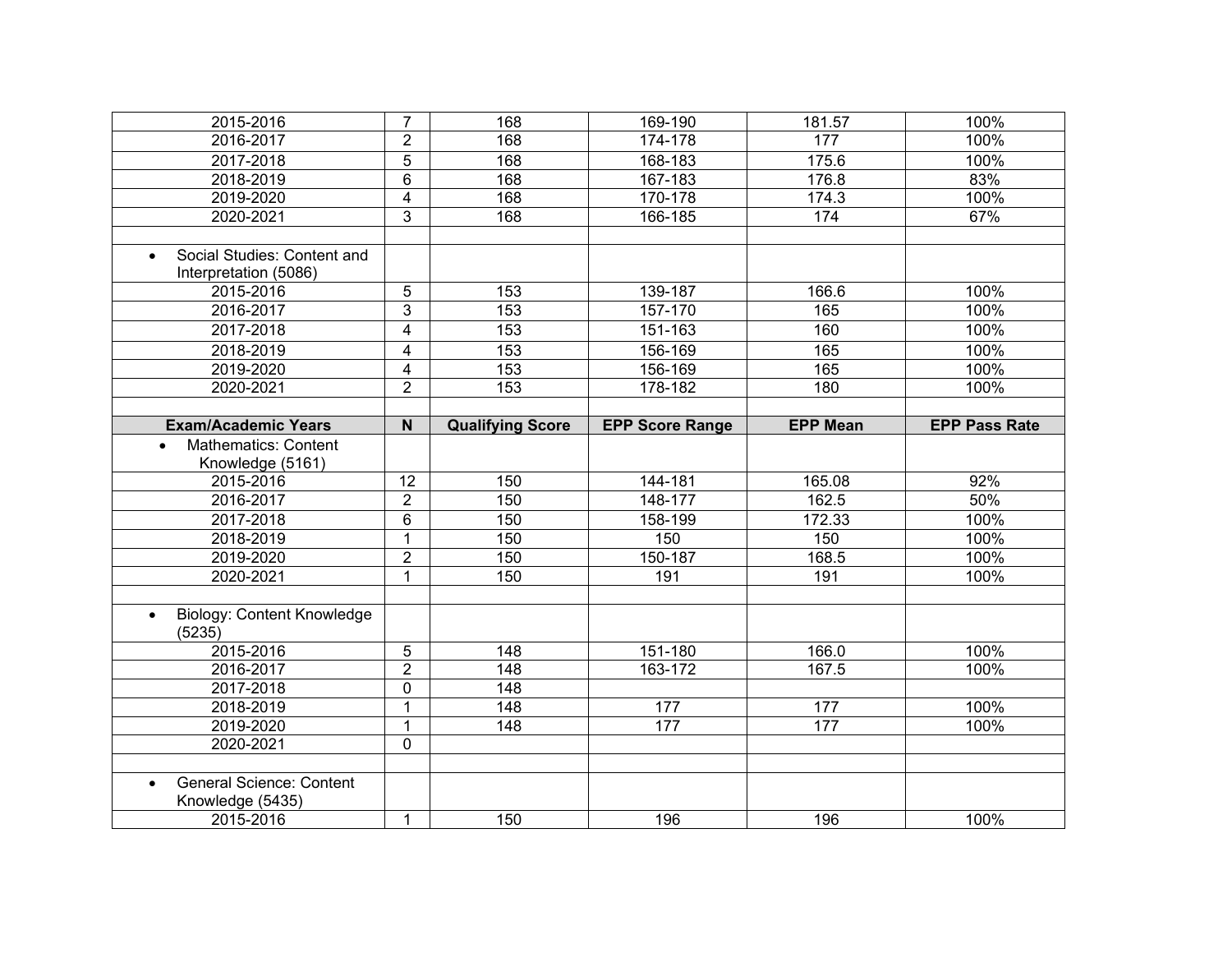| 2016-2017 | 150 |         |       |      |
|-----------|-----|---------|-------|------|
| 2017-2018 | 150 |         |       |      |
| 2018-2019 | 150 | הי      | 178   | 100% |
| 2019-2020 | 150 | 159-178 | 168.5 | 100% |
| 2020-2021 | 150 |         |       |      |

| <b>Exam/Academic Years</b>           | N              | <b>Qualifying Score</b> | <b>EPP Score Range</b> | <b>EPP Mean</b> | <b>EPP Pass Rate</b> |
|--------------------------------------|----------------|-------------------------|------------------------|-----------------|----------------------|
| K-12 Education                       |                |                         |                        |                 |                      |
| Music: Content and<br>$\bullet$      |                |                         |                        |                 |                      |
| Instruction (5114)                   |                |                         |                        |                 |                      |
| 2015-2016                            | 16             | 162                     | 152-182                | 171.31          | 94%                  |
| 2016-2017                            | 12             | 162                     | 153-183                | 170.08          | 92%                  |
| 2017-2018                            | 6              | 162                     | 160-171                | 165.33          | 100%                 |
| 2018-2019                            | 13             | 162                     | 149-183                | 167.6           | 62%                  |
| 2019-2020                            | 11             | 162                     | 151-183                | 169.5           | 81.2%                |
| <b>Exam/Academic Years</b>           | N              | <b>Qualifying Score</b> | <b>EPP Score Range</b> | <b>EPP Mean</b> | <b>EPP Pass Rate</b> |
| 2020-2021                            | 8              | 162                     | 163-176                | 168             | 100%                 |
|                                      |                |                         |                        |                 |                      |
| Spanish: World Language<br>$\bullet$ |                |                         |                        |                 |                      |
| (5195)                               |                |                         |                        |                 |                      |
| 2015-2016                            | 5              | 168                     | 151-184                | 168.4           | 80%                  |
| 2016-2017                            | 0              | 168                     |                        |                 |                      |
| 2017-2018                            | $\mathbf 1$    | 168                     | 172                    | 172             | 100%                 |
| 2018-2019                            | 3              | 168                     | 171-179                | 176.3           | 100%                 |
| 2019-2020                            | 1              | 168                     | 179                    | 179             | 100%                 |
| 2020-2021                            | $\mathbf 1$    | 168                     | 176                    | 176             | 100%                 |
|                                      |                |                         |                        |                 |                      |
| Special Education: Core<br>$\bullet$ |                |                         |                        |                 |                      |
| Knowledge and Applications           |                |                         |                        |                 |                      |
| (5354)                               |                |                         |                        |                 |                      |
| 2015-2016                            | 0              | 151                     |                        |                 |                      |
| 2016-2017                            | 0              | 151                     |                        |                 |                      |
| 2017-2018                            | $\mathbf 1$    | 151                     | 194                    | 194             | 100%                 |
| 2018-2019                            | 0              | 151                     |                        |                 |                      |
| 2019-2020                            | 0              | 151                     |                        |                 |                      |
| 2020-2021                            | $\overline{2}$ | 151                     | 158-179                | 168.5           | 100%                 |
|                                      |                |                         |                        |                 |                      |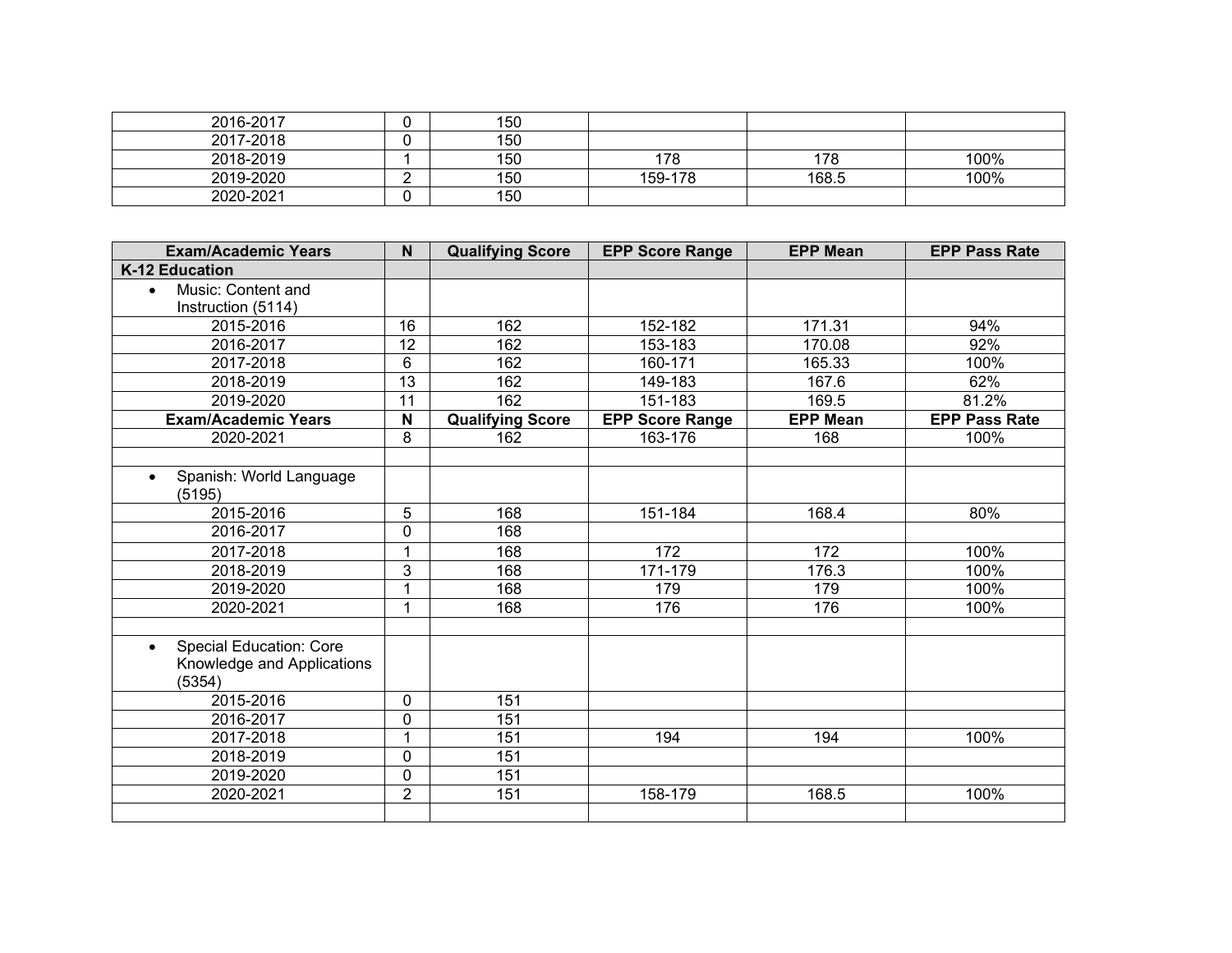| Special Education: Core<br>Knowledge Mild to Moderate<br>App (5543) |     |         |        |      |
|---------------------------------------------------------------------|-----|---------|--------|------|
| 2015-2016                                                           | 158 | 167-195 | 180.13 | 100% |
| 2016-2017                                                           | 158 | 173-187 | 178.60 | 100% |
| 2019-2020                                                           | 158 | 166     | 166    | 100% |
| 2020-2021                                                           | 158 | 165-187 | 175.5  | 100% |

#### **Analysis of Praxis Scores**

|                                             | 2015-2016 | 2016-2017  | 2017<br>$-2018$ | 2018-2019                    | 2019-2020 | 2020-2021 |
|---------------------------------------------|-----------|------------|-----------------|------------------------------|-----------|-----------|
| Overall<br>Rate<br>Praxis<br>. Summarv Pass | 97.9%     | 97%<br>ວ ເ | 98.3%           | 20/<br>۵ҕ<br><i>ອ</i> ບ.ບ ⁄0 | 98%       | 94.9%     |

The data above was calculated based on each candidate's highest score on a given exam during the testing year (September through August). In most cases, a student who failed to earn a qualifying score on an exam was successful in doing so during the next testing year. Our candidates do very well on these required exams.

The following table shows the percentage of students completing Clinical practice who met all requirements and were recommended for licensure. Reasons for a non-recommendation include having a GPA that fell below 2.75, not having completed a required course for graduation, or not passing all required Praxis exams. Our current policy permits candidates to enroll in Clinical Practice if they have attempted all required Praxis exams, even if they have not earned qualifying scores for all tests.

|                              | 2016-2017 | 2017-2018 | 2018-2019   | 2019-2020*        | 2020-2021         |
|------------------------------|-----------|-----------|-------------|-------------------|-------------------|
| Recommended for<br>Licensure | 58 (100%) | (94%      | (98%)<br>54 | $(100\%)^*$<br>53 | $(100\%)^*$<br>50 |
|                              |           |           |             |                   |                   |

*\*Several students in these cohorts still had one Praxis Content exam to complete but were recommended for licensure with the waiver granted by the SCDE. This was allowed since Praxis testing was suspended during the Covid-19 pandemic.*

### **7) Ability of completers to be hired in education positions for which they have prepared**

Only 30% of our graduates over the past 5 years have remained to teach in South Carolina public schools. Many return to their home states after graduation to seek employment. Others begin their teaching careers in private Christian schools. As a result, selfreporting is the most efficient option for tracking employment. Program coordinators are tasked with communicating with their graduates to obtain this information.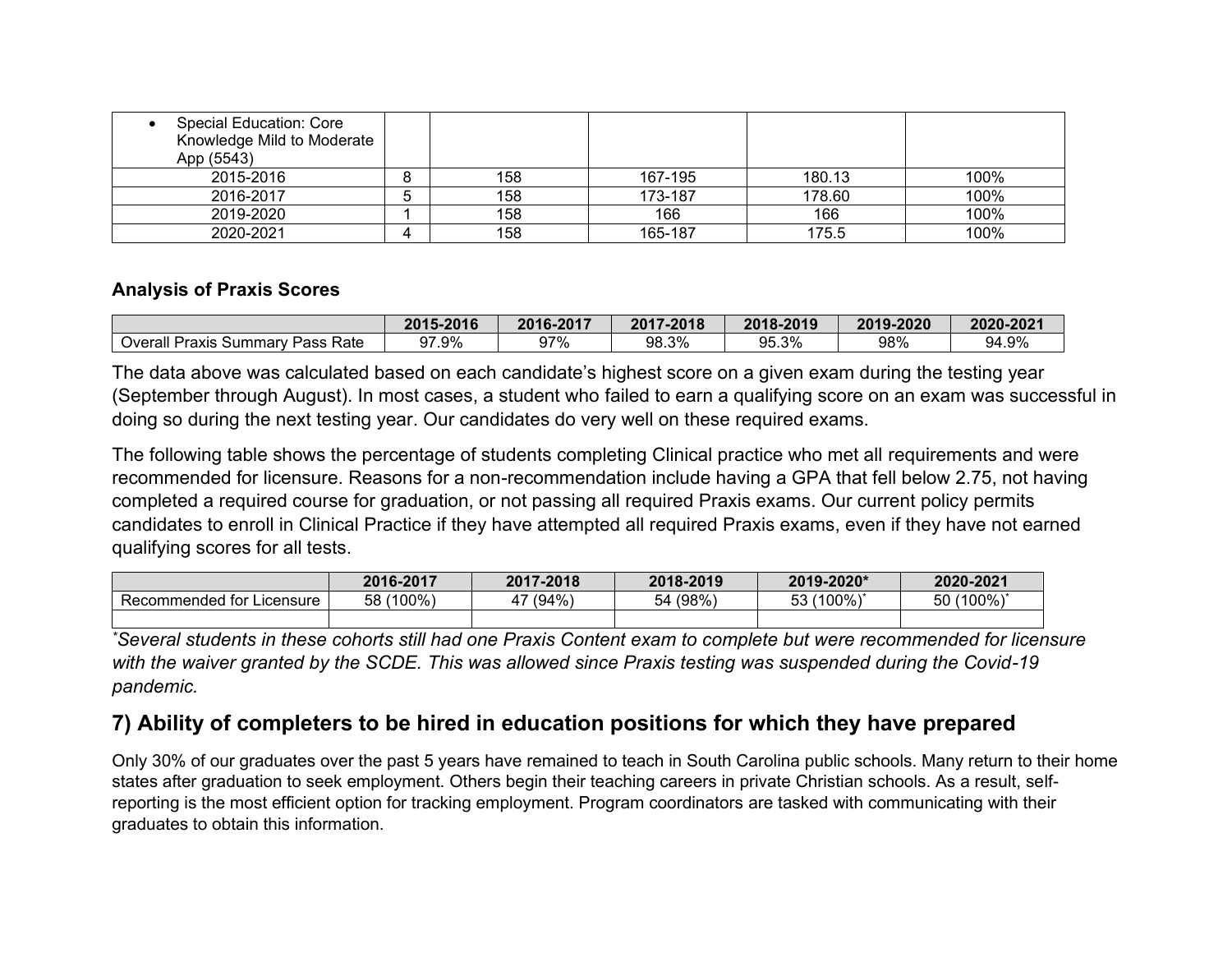| Program                         | 2017-2018   |                        |             | 2018-2019               | 2019-2020   |             |
|---------------------------------|-------------|------------------------|-------------|-------------------------|-------------|-------------|
|                                 | # Certified | # Employed             | # Certified | # Employed              | # Certified | # Employed  |
| <b>Composite Social Studies</b> |             |                        |             |                         |             |             |
| Early Childhood                 | 5           | 5                      |             |                         | 6           | 6           |
| Elementary                      | 14          | 12                     | 18          | 17                      | 17          | 11          |
| English                         |             |                        |             |                         |             |             |
| Math                            |             |                        |             | $2^{1}$                 | 2           |             |
| Middle School                   |             |                        |             |                         |             |             |
| Music                           | 10          |                        | 8           |                         | 11          | 9           |
| Science                         |             |                        |             |                         |             | 3           |
| Spanish                         |             |                        | ◠           |                         |             |             |
| <b>SPED</b>                     | 6           | 5                      |             |                         |             |             |
| <b>Total</b>                    | 48          | $41^{\dagger}$ (85.4%) | 55          | $48^{\ddagger}$ (87.2%) | 53          | 44* (83.1%) |

*† In the 2017-2018 cohort, two graduates enrolled directly into graduate school without seeking a teaching position. Excluding these, the employment rate was 89.1%.*

*‡ In the 2018-2019 cohort, three graduates enrolled directly into graduate school without seeking a teaching position. Excluding these, the employment rate was 92.3%.*

**\****In the 2019-2020 cohort, two graduates enrolled directly into graduate school without seeking a teaching position. Excluding these, the employment rate was 86.2%.*

In summary, our graduates have been very successful in finding teaching positions with many receiving offers even before graduation. In addition to those going directly to graduate school as noted in footnotes to the table, others who are not teaching chose other professional or personal goals.

A survey conducted in the summer of 2020 of graduates from the graduating classes of 2017–2019 asked several questions about employment success. The survey was sent to 141 graduates with 36 responses (26%). Results are in Tables 1 and 2.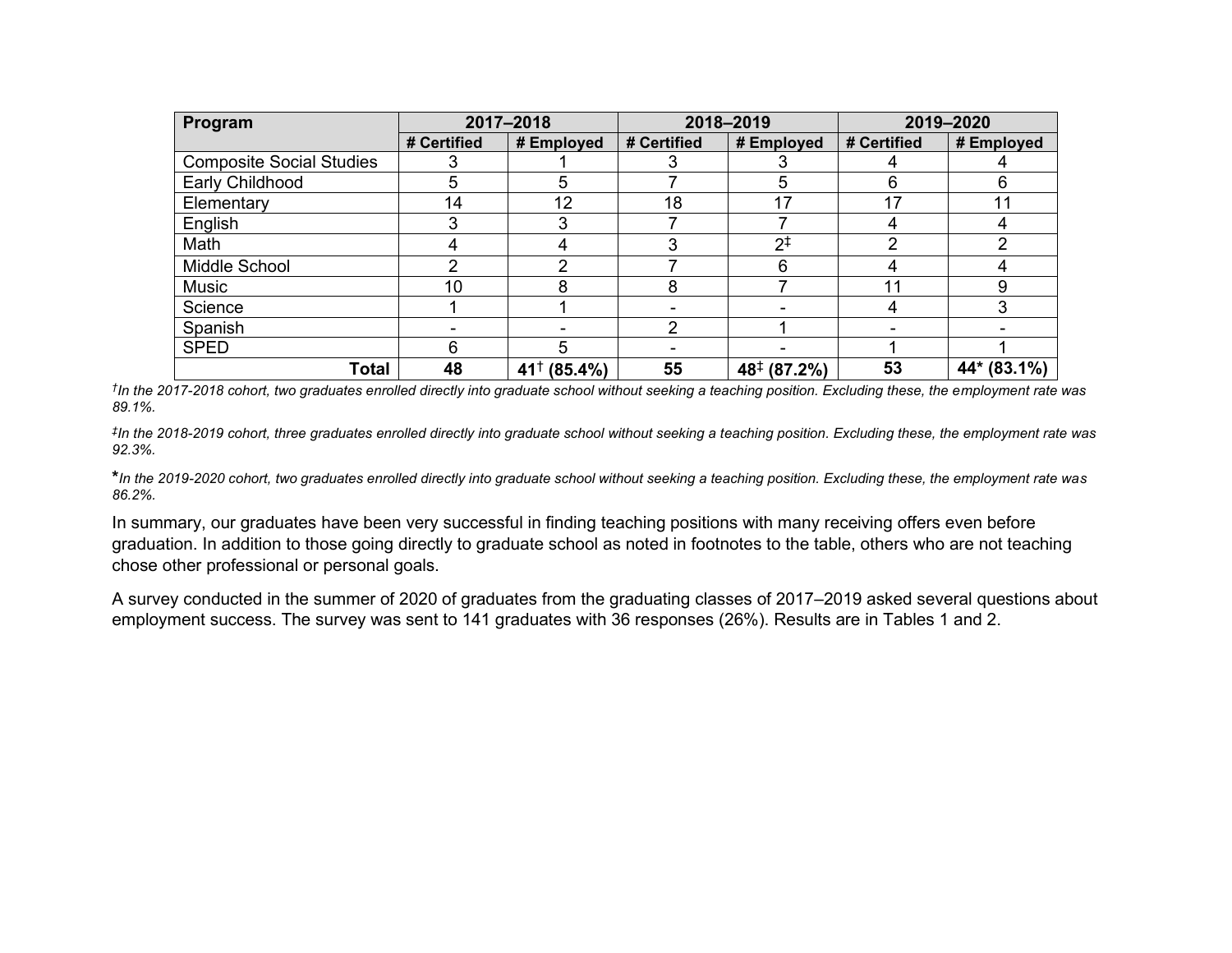

## **8) Student loan default rates and other consumer information**

The U.S. Department of Education reports 3-Year Student Loan default rates at the institution level and not by college. The available default rates for Bob Jones University are reported below. The national average default rate for 2017 (most recent available) was 9.7%, and 6.7% for all private colleges.

- $FY13 1.3%$
- $FY14 1.0%$
- $FY15 1.2%$
- $FY16 1.9%$
- $FY17 2.0%$

These data are the most recent available and are derived from the US Department of Education [\(https://www2.ed.gov/offices/OSFAP/defaultmanagement/cdr.html\)](https://www2.ed.gov/offices/OSFAP/defaultmanagement/cdr.html).